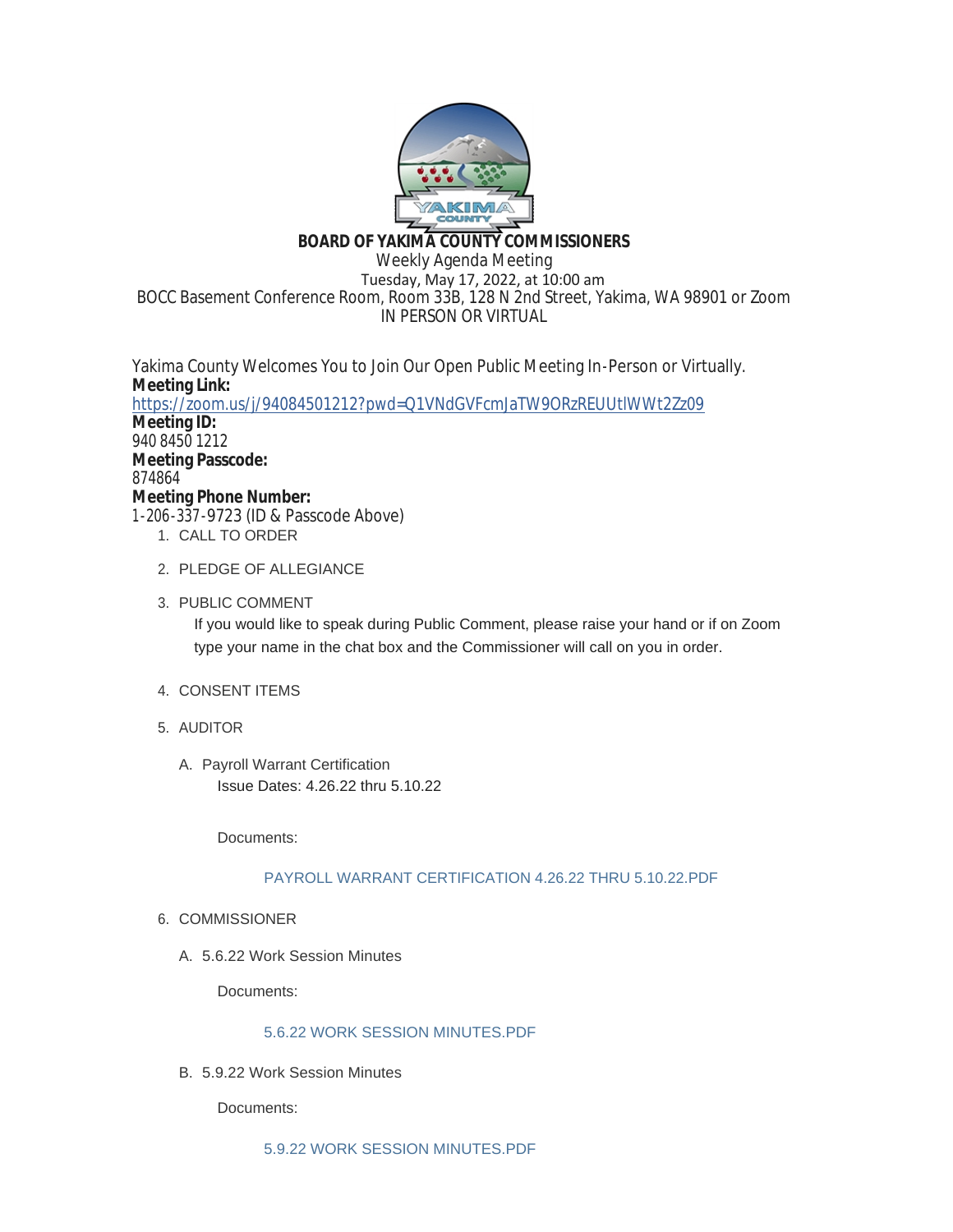#### 5.10.22 Regular Agenda Minutes C.

Documents:

### [5.10.22 REGULAR AGENDA MINUTES.PDF](https://www.yakimacounty.us/AgendaCenter/ViewFile/Item/4442?fileID=16204)

5.12.22 Special Emergency Agenda Minutes D.

Documents:

### [5.12.22 SPECIAL EMERGENCY AGENDA MINUTES.PDF](https://www.yakimacounty.us/AgendaCenter/ViewFile/Item/4450?fileID=16191)

E. Resolution 137-2022

Authorizing the Chair of the Board to Sign a Letter to the Yakima County Treasurer to Release the Surety Bond from Washington Nitro Nationals.

Fiscal Impact: \$0

Documents:

#### [137-2022.PDF](https://www.yakimacounty.us/AgendaCenter/ViewFile/Item/4441?fileID=16171)

#### 7. COUNTY ROADS

A. Agreement 151-2022

Executing the Contract with Interwest Construction, Inc. for RC 3711 Cowiche Mill Road Bridge #065 Replacement Project.

Fiscal Impact: \$739,696

Documents:

### [BOCC 151-2022.PDF](https://www.yakimacounty.us/AgendaCenter/ViewFile/Item/4451?fileID=16192)

## FACILITIES SERVICES 8.

A. Agreement 150-2022

Public Works Contract with Central Mechanical Services to Repair Damaged and Collapsed Drainage Pipes Running from a Mop Sink and Hand Sink Located in the Main Jail Annex.

Fiscal Impact: \$11,237.40

Documents:

### [BOCC 150-2022.PDF](https://www.yakimacounty.us/AgendaCenter/ViewFile/Item/4440?fileID=16170)

- 9. HUMAN SERVICES
	- A. Agreement 153-2022

Contract Awarding Yakima Neighborhood Health Services Additional Grant Funding to Administer a Rapid Rehousing Rental Assistance Program.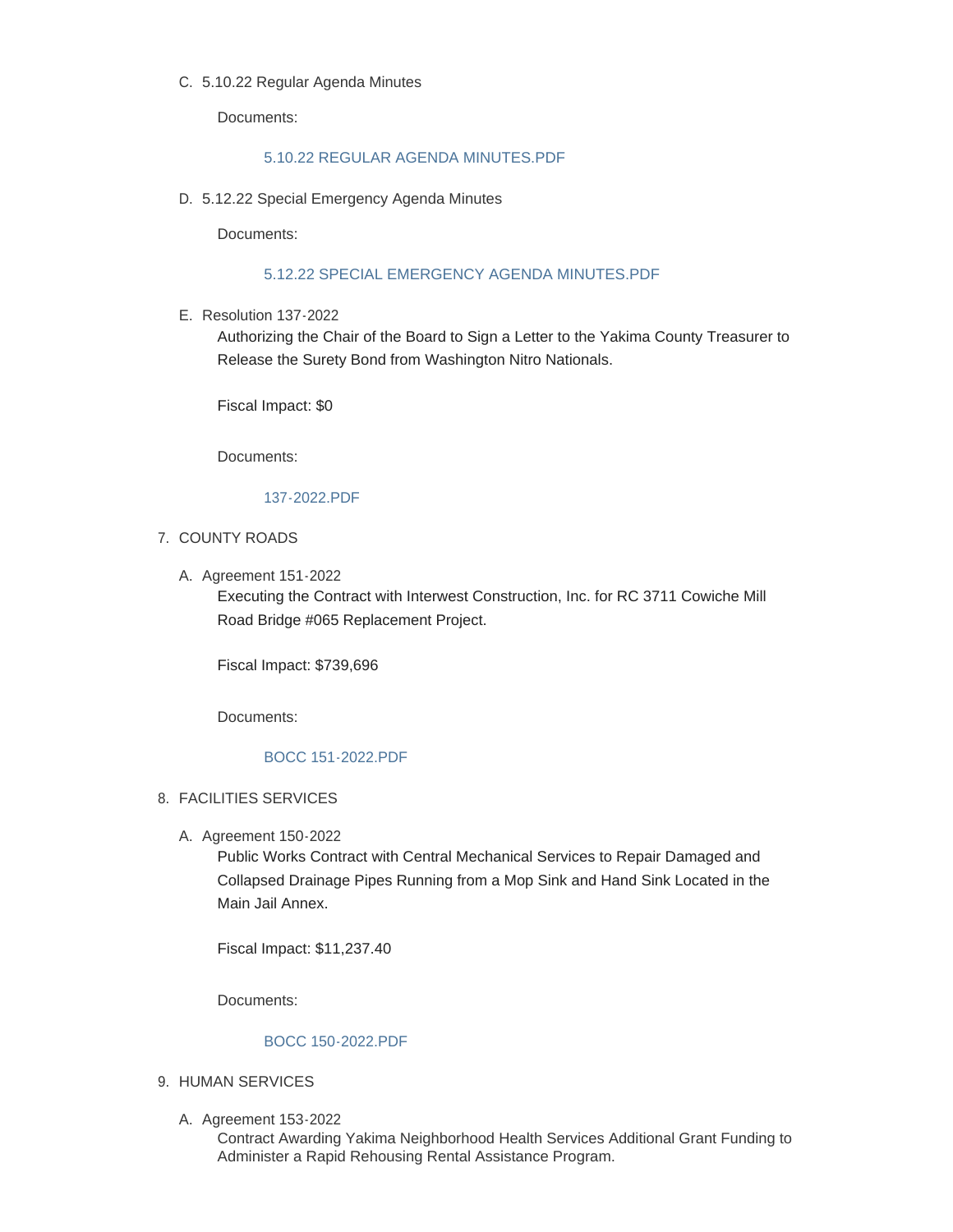Fiscal Impact: \$45,000 in grant funding (for a total of \$176,000)

Documents:

### [BOCC 153-2022.PDF](https://www.yakimacounty.us/AgendaCenter/ViewFile/Item/4453?fileID=16199)

- 10. PROSECUTOR
	- A. Agreement 157-2022

Agreement Formalizing a City of Yakima Coordinated Community Response Team Partnership for Improved Response to Domestic Violence.

Fiscal Impact: \$0

Documents:

## [BOCC 157-2022.PDF](https://www.yakimacounty.us/AgendaCenter/ViewFile/Item/4457?fileID=16196)

B. Agreement 158-2022

Agreement with Central Storage for Office Space for the Prosecuting Attorney's Office - Child Support Division in Kittitas County, Renewing the Lease as per BOCC Agreement 141-2021.

Fiscal Impact:\$1,976 monthly (100% grant funded)

Documents:

# [BOCC 158-2022.PDF](https://www.yakimacounty.us/AgendaCenter/ViewFile/Item/4458?fileID=16198)

### 11. PUBLIC SERVICES

A. Agreement 156-2022

Local Agency A&E Professional Services Negotiated Hourly Rate Consultant Agreement with KPFF for SF Tieton River Bridge and Fish Passage.

Fiscal Impact: NTE \$277,950.17 (100% grant funded)

Documents:

### [BOCC 156-2022.PDF](https://www.yakimacounty.us/AgendaCenter/ViewFile/Item/4456?fileID=16197)

### 12. REGULAR AGENDA

A. Agreement 154-2022

Executing Interlocal Agreement between Yakima County Public Services and the Yakima Health District Making Code Enforcement a Sub-Recipient of a Grant to Help Offset Cleanup of Illegal Homeless Encampments.

Fiscal Impact: up to \$60,000 in grant funds